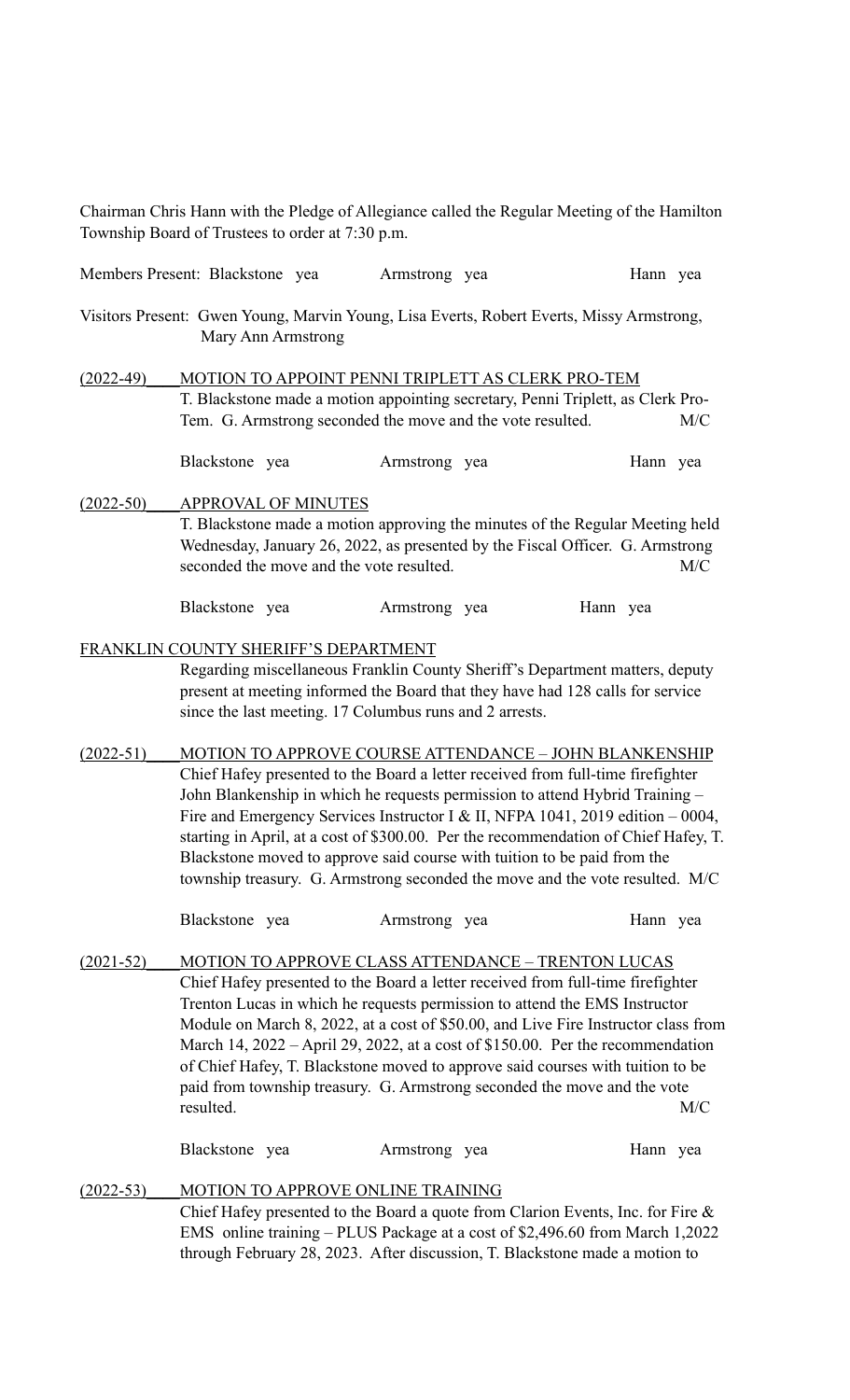approve the online training. G. Armstrong seconded the move and the vote resulted. M/C

Blackstone yea Armstrong yea Hann yea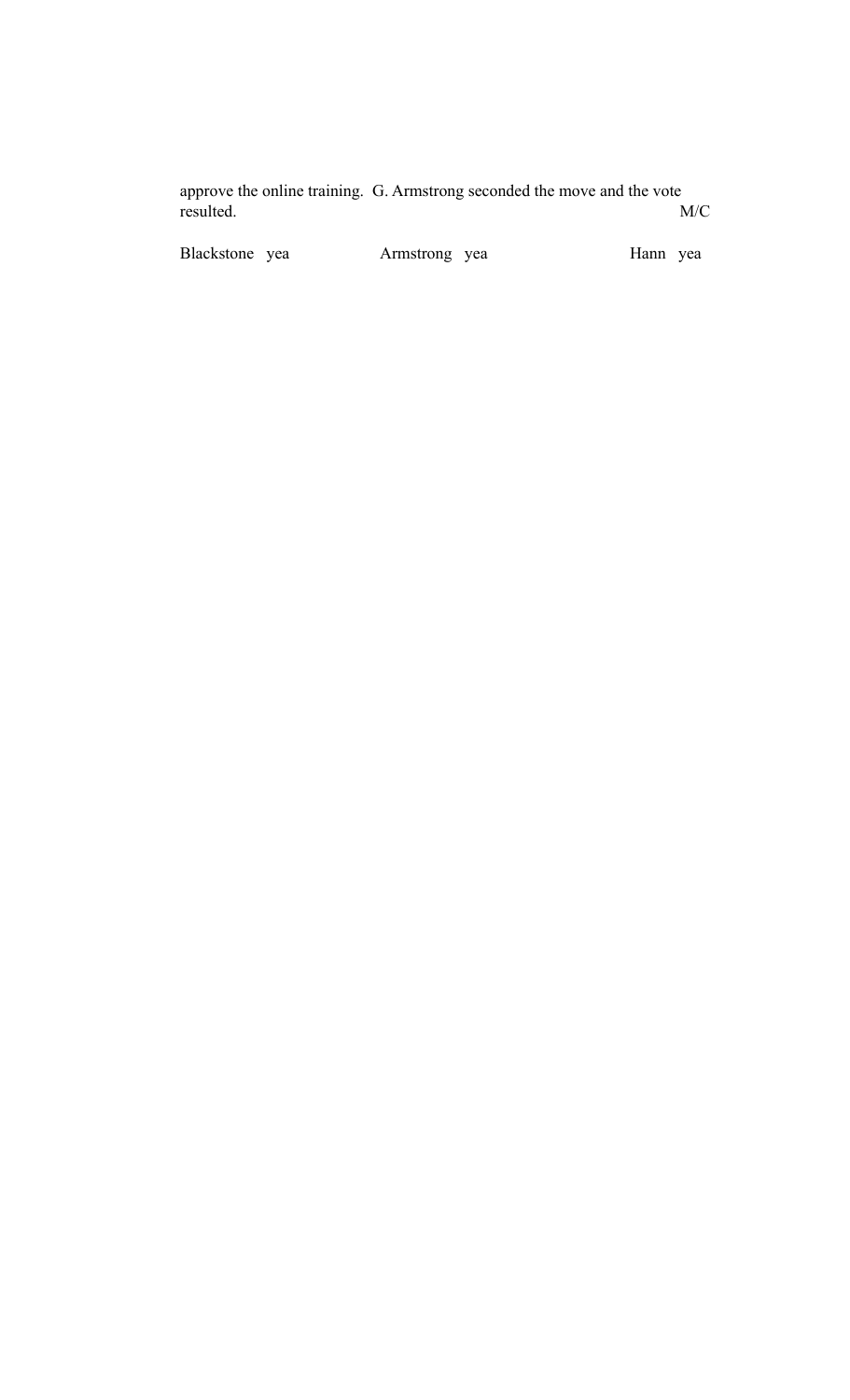| $(2022 - 54)$ | MOTION TO APPROVE EMERGENCY VEHICLE AND HAZMAT                                                                                                                           |                                     |               |                                                                                       |          |     |
|---------------|--------------------------------------------------------------------------------------------------------------------------------------------------------------------------|-------------------------------------|---------------|---------------------------------------------------------------------------------------|----------|-----|
|               | <b>TRAINING</b>                                                                                                                                                          |                                     |               |                                                                                       |          |     |
|               | Chief Hafey provided the Board with a quote for Emergency Vehicle and Haz Mat                                                                                            |                                     |               |                                                                                       |          |     |
|               |                                                                                                                                                                          |                                     |               | Training from the Wellston Fire Department Training Academy. The Emergency            |          |     |
|               |                                                                                                                                                                          |                                     |               | Vehicle training is over a three-day period, eight hours per day at \$300.00 per day. |          |     |
|               |                                                                                                                                                                          |                                     |               | The Haz Mat training is also over a three-day period, eight hours per day at a cot    |          |     |
|               |                                                                                                                                                                          |                                     |               | of \$300.00 per day, for a total of \$1,800.00. After discussion, T, Blackstone made  |          |     |
|               |                                                                                                                                                                          |                                     |               | a motion to approve said training classes. G. Armstrong seconded the move and         |          |     |
|               | the vote resulted.                                                                                                                                                       |                                     | M/C           |                                                                                       |          |     |
|               | Blackstone yea                                                                                                                                                           |                                     | Armstrong yea |                                                                                       | Hann yea |     |
| $(2022 - 55)$ | MOTION TO APPROVE THE PURCHASE OF TRAINING KITS                                                                                                                          |                                     |               |                                                                                       |          |     |
|               | Chief Hafey made a request to purchase a Stop The Bleeding Training Kit plus an<br>extra leg at a cost of \$1,225.00. After training and certification, they can provide |                                     |               |                                                                                       |          |     |
|               |                                                                                                                                                                          |                                     |               | Stop The Bleed classes. After discussion, T. Blackstone made a motion to              |          |     |
|               |                                                                                                                                                                          |                                     |               | purchase said kit plus the extra leg. G. Armstrong seconded the move and the          |          |     |
|               | vote resulted.                                                                                                                                                           |                                     |               |                                                                                       |          | M/C |
|               |                                                                                                                                                                          |                                     |               |                                                                                       |          |     |
|               | Blackstone yea                                                                                                                                                           |                                     | Armstrong yea |                                                                                       | Hann yea |     |
| $(2022 - 56)$ |                                                                                                                                                                          | MOTION TO PURCHASE DOCKING STATIONS |               |                                                                                       |          |     |
|               | Chief Hafey presented a quote from Route 1 for the purchase of four GETAC                                                                                                |                                     |               |                                                                                       |          |     |

Chief Hafey presented a quote from Route 1 for the purchase of four GETAC vehicle dock, with Tri-Pass through (docking stations) at a price of \$1,960.04. T. Blackstone made a motion to purchase said docking stations at a price of \$1,960.04. G. Armstrong seconded the move and the vote resulted.M/C

| Blackstone yea<br>Armstrong yea |  | Hann yea |  |
|---------------------------------|--|----------|--|
|---------------------------------|--|----------|--|

# HAMILTON TOWNSHIP FIIRE DEPARTMENT

Regarding miscellaneous Hamilton Township Fire Department matters, Chief Hafey informed the Board of the following: M-171 is having sidestep installed and then to Krieger Ford for oil change and pm; E-173 back in service; E-171 at Cummins for engine repair, will be back next week. Statistics were given, 557 total runs, 74 fire runs, 483 medic runs and 72 combined mutual air runs. Discussion was held on the warning light at Statin 172 on Lockbourne Road that makes drivers aware that fire apparatus is pulling out onto the road. It's not being tripped as they are leaving the station. Discussion was held on who was responsible and Chief Hafey to address this concern.

# HAMILTON TOWNSHIP ROAD MAINTENANCE

Regarding miscellaneous Hamilton Township Road Maintenance matters, the Board was informed of the following: Stanley Steemer will be here Friday between 8:00 a.m. and 9:00 a.m. to clean air ducts at the Community Center; mower and tractor have been ordered; ball field mix will be delivered when material thaws out; Dodge went to Performance. They did not complete the wheel stud warranty work after being there two weeks. Will be taken to Bob Caldwell Dodge as soon as they can complete the job; International is at Ace Truck and Body for plow control issue. Believe the left and right control cable is stretched; and 140 tons of salt has been used to date.

### (2022-57)\_\_\_\_MOTION TO CERTIFY DELINQUENT TRASH ACCOUTS TO THE FRANKLIN COUNTY AUDITOR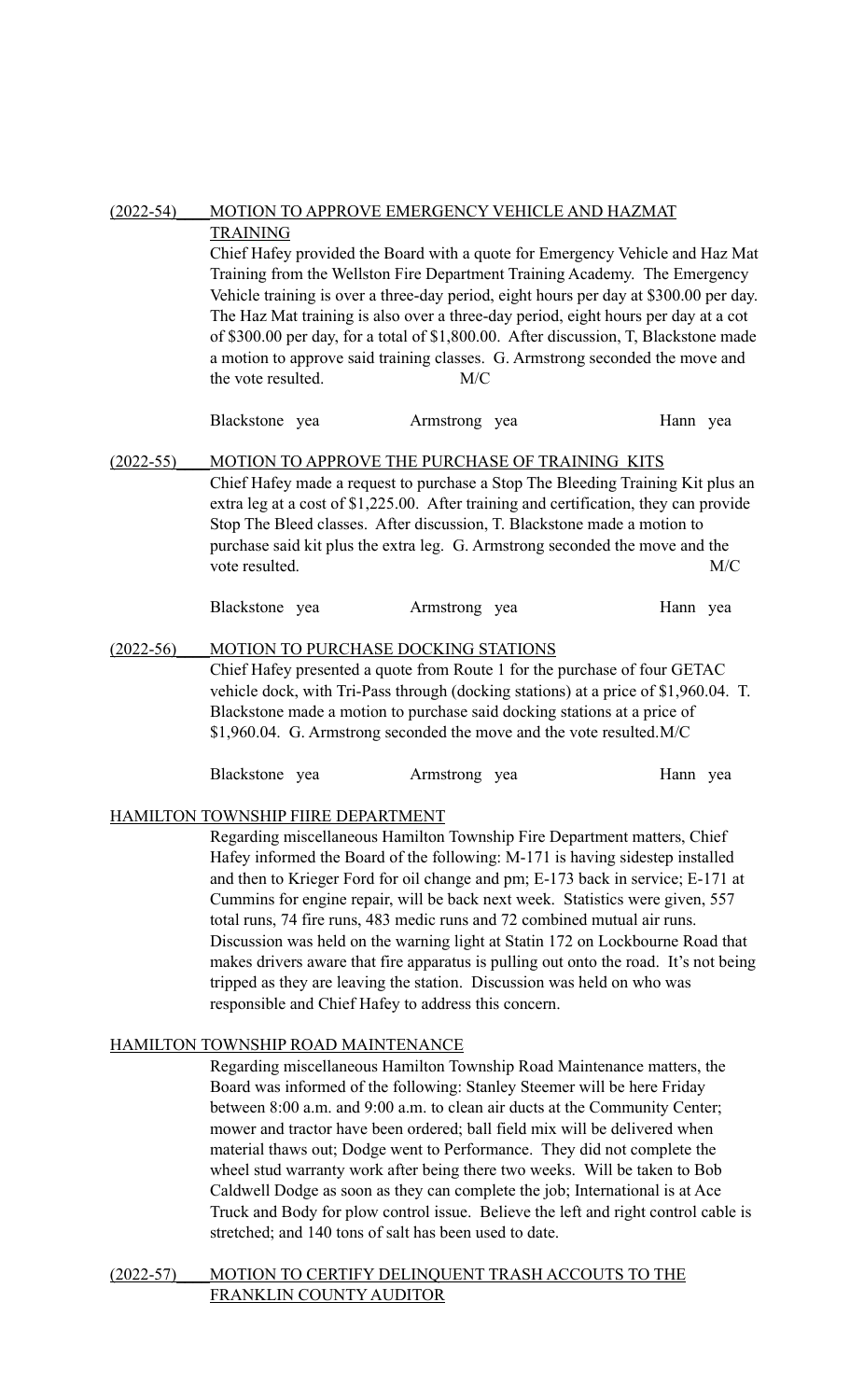T. Blackstone made a motion to certify delinquent trash accounts to the Franklin County Auditor for placement of the charges in the amount of \$14,904.64 upon the tax duplicate for collection with taxes. A list of the names and the amount of the delinquencies are on file in the administrative office of the Hamilton Township Board of Trustees.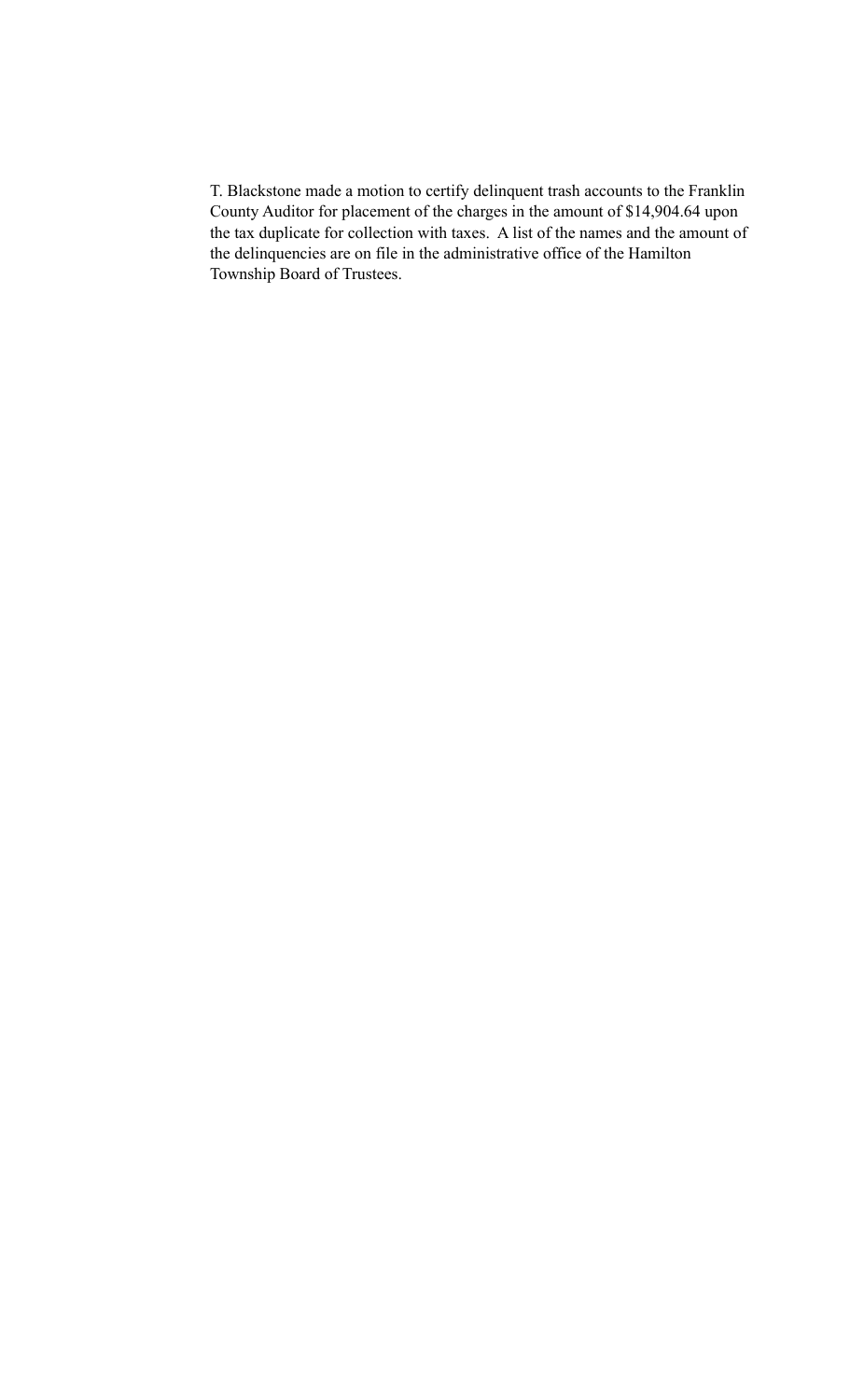### (2022-57)\_\_\_\_MOTION TO CERTIFY DELINQUENT TRASH ACCOUNTS TO THE FRANKLIN COUNTY AUDITOR CONTINUED

G. Armstrong seceded the account ad the vote resulted. M/C

| Blackstone yea |  | Armstrong yea |  | Hann yea |  |
|----------------|--|---------------|--|----------|--|
|----------------|--|---------------|--|----------|--|

### HAMILTON TOWNSHIP ADMINISTRATION

Regarding miscellaneous administrative matters the Board was provided with copies of the following: an email from the Solid Waste Authority of Central Ohio regarding Central Ohio's Recycling Program; emails from the Ohio Township Association regarding Legislative Update & Info 2/4/22, OneOhio Update and ARPA Sample Resolutions; and an email from the Franklin Soil and Water Conservation District regarding Franklin SWCD January Update.

### CITIZENS WISHING TO ADDRESS THE BOARD

 Community member had a question regarding a road that may be built in connection with the development Obetz is planning. Discussion was held but nothing is definite on road placement.

# (2022-58) COMMUNITY CENTER REQUESTS

T. Blackstone made a motion approving the following uses of the Community Center building: Randy Linton for Sunday, March 27, 2022, from 10:00 a.m. to 6:00 p.m., for a baby shower. Fee to be \$12.00 pr hour; Donald Bock for Saturday, April 9, 2022, from 1:00 p.m. to 5:00 p.m., for a party. Fee to be \$12.00 per hour; and Sean Six for Saturday, March 12, 2022, from 11:00 a.m. to 5:00 p.m., for a baby shower. Fee to be \$12.00 per hour. G. Armstrong seconded the move and the vote resulted. M/C

|               | Blankenship yea          | Armstrong yea                                                                                                                  | Hann yea  |
|---------------|--------------------------|--------------------------------------------------------------------------------------------------------------------------------|-----------|
| $(2022 - 59)$ | without purchase orders: | OBLIGATIONS FOR PAYMENT WITHOUT PURCHASE ORDERS<br>T. Blackstone made a motion approving the following obligations for payment |           |
|               | Payroll                  |                                                                                                                                | 98,949.34 |

G. Armstrong seconded the move and the vote resulted. M/C

| Blackstone yea |  | Armstrong yea |  | Hann yea |  |
|----------------|--|---------------|--|----------|--|
|----------------|--|---------------|--|----------|--|

#### (2022-60) OBLIGATIONS FOR PAYMENT WITH PURCHASE ORDERS T. Blackstone made a motion allowing the following obligations for payment with

purchase orders:

| <b>Advantage Lawn Equipment</b>     | \$<br>14.99 |
|-------------------------------------|-------------|
| <b>Ascentis Corporation</b>         | 799.50      |
| Beem's BP Distr. Inc.               | 1,789.86    |
| <b>Best One Tire Service</b>        | 2,388.77    |
| <b>Bound Tree Medical</b>           | 484.59      |
| Bradley D. Raetzke, MD              | 1,000.00    |
| <b>Buckeye Power Sales</b>          | 300.00      |
| <b>Change Healthcare Technology</b> | 3,579.14    |
| <b>Charter Communications</b>       | 268.91      |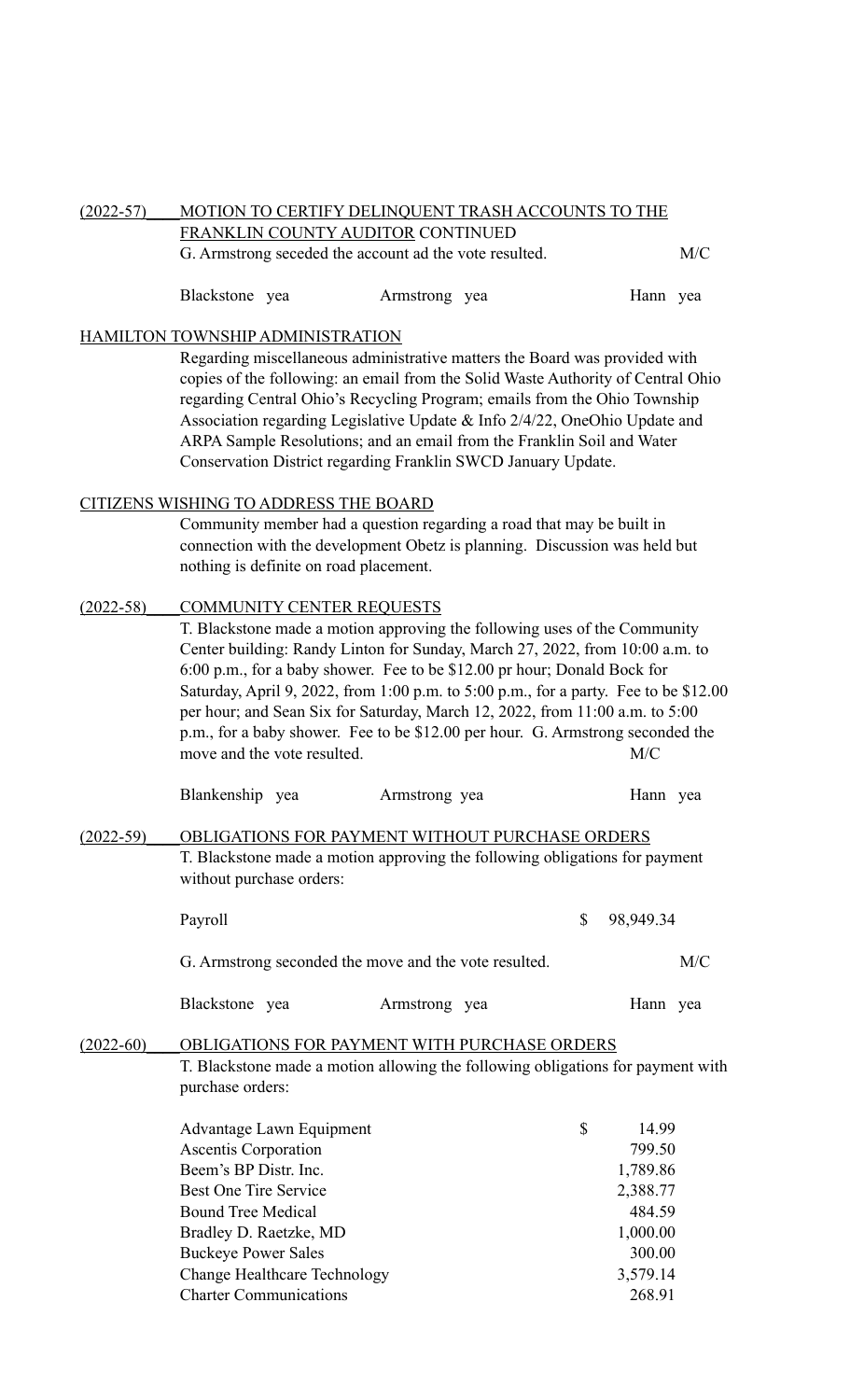| Columbus City Treasurer           | 433.19   |
|-----------------------------------|----------|
| <b>Emergency Medical Products</b> | 115.43   |
| Goss Supply                       | 71.88    |
| Heritage Fire Equipment           | 4,523.88 |
| Kelly Printing                    | 6795     |